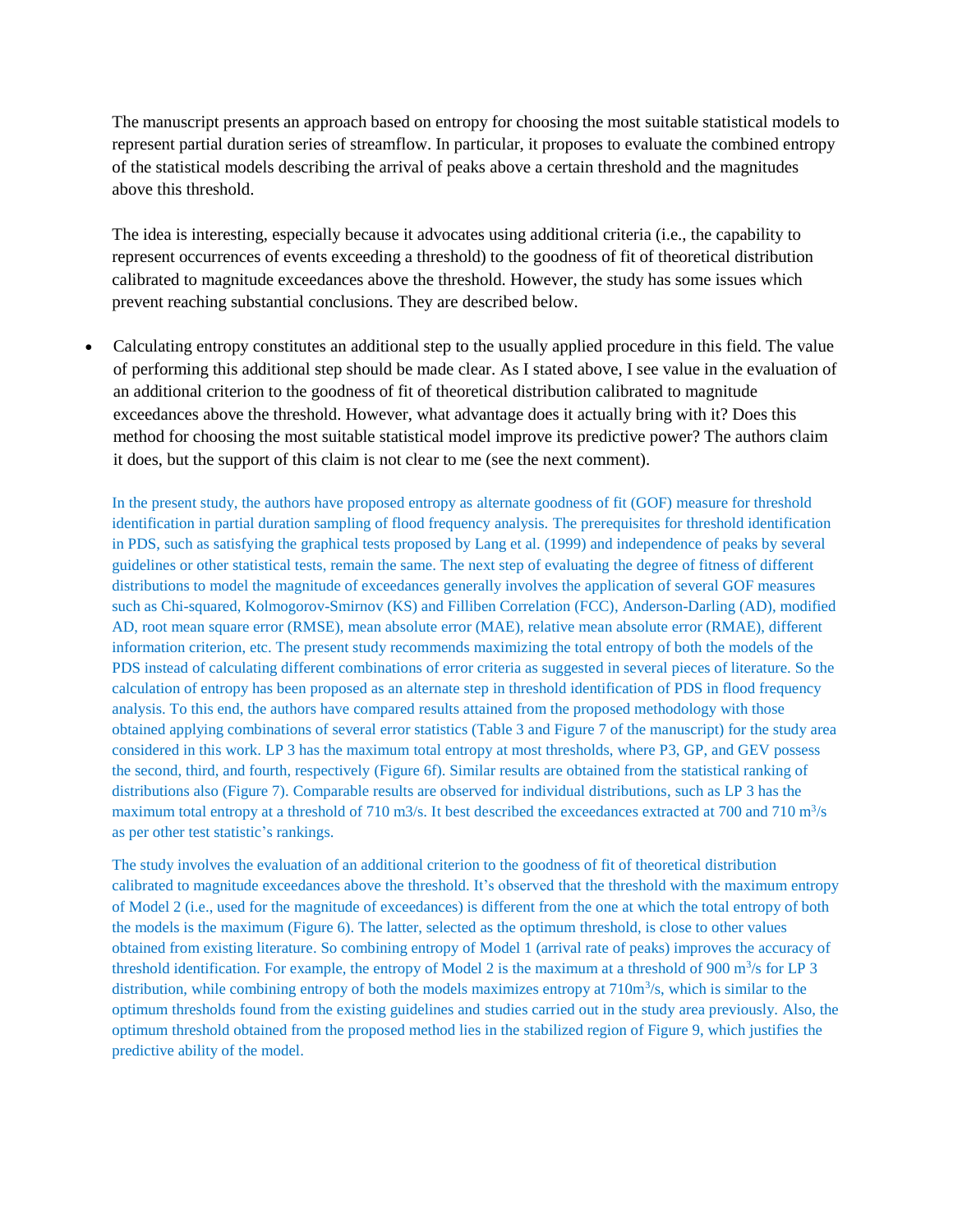The authors claim to discuss the predictive ability of the statistical model selected by means of the proposed entropy-based approach in Figure 9. The figure shows the flow value associated to 50 and 100 years return period, calculated by means of a generalized Pareto distribution calibrated to exceedances above a set of different thresholds. Confidence intervals of the estimates are also displayed. I do not understand what this figure tells about predictive ability. I would be happy to hear about it; in case I am missing something obvious. First of all, Log Pearson 3 is the most suitable statistical distribution according to the values of entropy, whereas results for generalized Pareto are shown here. Then, where do we see in Figure 9a better predictive performance of the distribution suggested by the entropy metric? Also, its predictive performance is better compared to what? I guess it should be better compared to the performance of the statistical model that would have been chosen based on goodness-of-fit metrics displayed in Figure 7 (see the next comment about the interpretation of those results).

In bootstrapping, we repeatedly sample from the observed dataset, with replacement, forming a large number (B=1000 in this study) of bootstrap datasets, each of the same sizes as the original data. The idea is that the actual observed data takes the place of the population of interest, and the bootstrap samples represent samples from that population. To use bootstrapping for analyzing the predictive ability of an estimate, we fit our model to the original data and fit the model to each of the B bootstrap sample datasets. We calculate values for 95% confidence intervals (CI) and plot the confidence interval from the estimates obtained from the B samples. The predictive ability of an estimate can be checked if it lies within the upper and lower limit of the CI. In the present study, similar bootstrap analysis is carried out (details are described in the following comment) and 95% CI for 50 and 100-year period quantiles, and the actual values are calculated at various thresholds and plotted as shown in Figure 9. The authors have also included the 95% CI of 50 and 100 year return period quantiles for LP 3 distribution in the revised manuscript. In this plot, the threshold obtained from the proposed entropy approach is compared to the performance of the statistical model fitted at the optimum threshold that would have been chosen based on goodness-of-fit metrics (Figure 7).

 I also do not understand how the bootstrapping was performed: could you provide a number for the length of data used for each resampling (line 344)?

The non-parametric bootstrap sampling procedure is applied in the study;

- $\circ$  N<sub>b</sub> bootstrapped series (N<sub>b</sub> = 1000) of X<sub>p</sub> peaks are obtained by bootstrapping (i.e., resampling with replacement) of  $X_p$  original peaks derived at each threshold level. So bootstrapped series are given by  $\{X_p\}$  with  $j = 1, 2, 3, \dots, N_b$ , and p is the number of flood exceedances at each threshold level; i.e., each bootstrapped series has an equal number of peaks as that of the original sample.
- $\circ$  For each bootstrapped series  $\{X_p\}$ , distribution parameters, and 50, 100 -year flood quantiles are estimated.
- o The values of the estimates for a 95% confidence interval are calculated and plotted.

These description has been included in the revised manuscript.

 In addition, the authors state at line 365 that the proposed method "gives more accurate optimum threshold values". Based on what facts do they claim the threshold identified from the entropy metric to be more accurate? What is their reference value?

Considering the entropy of model 1, i.e., the arrival of peaks instead of taking only the entropy of distributions used for modeling exceedances gives more accurate optimum threshold values. The study involves the evaluation of an additional criterion to the goodness of fit of theoretical distribution calibrated to magnitude exceedances above the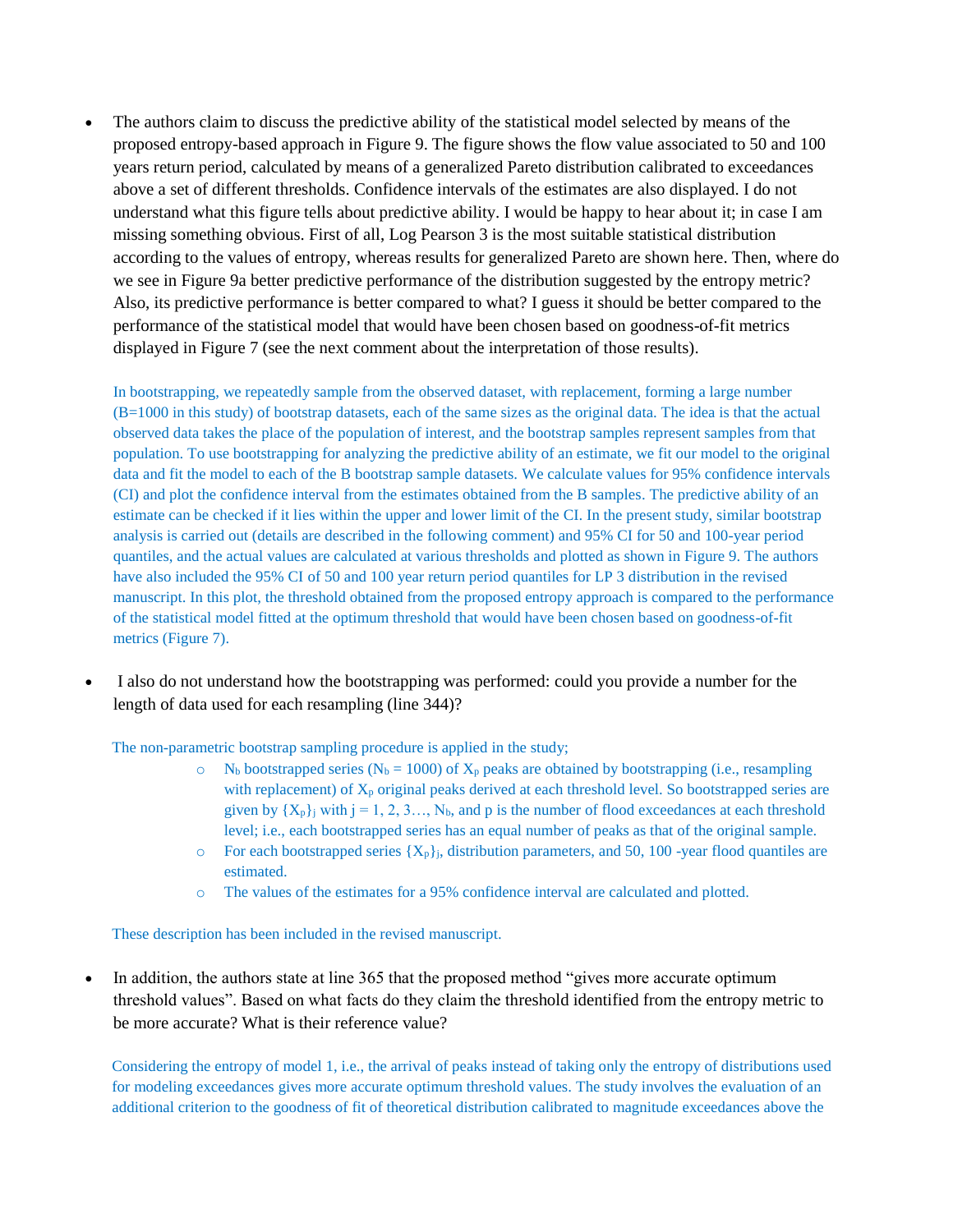threshold. It's observed that the threshold with the maximum entropy of Model 2 (i.e., used for the magnitude of exceedances) is different from the one at which the total entropy of both the models is the maximum (Figure 6). The latter one, selected as the optimum threshold, is close to other values obtained from some existing pieces of literature.

 Lines 358-363 simply discuss thresholds identified by means of alternative methods. If the value from the operational guidelines of Lang et al. (1999) (i.e.,  $730 \text{ m}^3/\text{s}$ , line 359) is used as reference (although this is also just another method) then Langbein (1949) would still provide a more accurate threshold (716 m<sup>3</sup>/s) than the proposed method  $(710 \text{ m}^3/\text{s})$ . Please clarify.

Here, the authors compare only the threshold values obtained from other existing guidelines or previous studies. They have compared only the values of optimum threshold obtained from different methods are close to the one proposed in the study. Like for LP 3 distribution, model 2 has the maximum entropy at a threshold of 900 m<sup>3</sup>/s, while combing model 1 with this, the total entropy is maximized at a threshold of  $710<sup>m3</sup>/s$ , which is close to the values obtained from some existing methods. So considering the entropy of model 1 improves the accuracy of threshold identification for the proposed method. A similar explanation is added in detail in the revised manuscript.

## Additional points

 The proposed approach involves several steps which rely on visual observations and graphical analyses. These usually imply a high degree of subjectivity and difficulties to apply them to large datasets. It occurred to me that the approach described in section 2.4 to identify independent peaks is the same adopted by recent papers which leverage the Metastatistical Extreme Value framework to estimate flood magnitude and frequency from the whole series of ordinary peaks (i.e., with no need to define a threshold). Given that this novel statistical approach is gaining momentum, and that differently from the approach proposed here it can be completely automatized, it may be good to spend some words to justify the importance of identifying partial duration series by means of the classical peak over threshold methods.

The proposed approach involves identifying an initial threshold range from the operational guidelines proposed by (Lang et al., 1999), which involves visual observation of mean residual life plot (MRLP). Domain 3 of Figure 3 can be identified once we extract independent peaks at each threshold level starting from the minimum daily discharge and calculate the length of the PDS. A visual inspection is needed for the MRLP to identify a possible range of thresholds where the optimum threshold might lie. Before the mere visual inspection, the numerical results obtained for plotting both the graphs should also be analyzed.

The application of the metastatistical framework is adopted by some recent researchers to estimate flood magnitude and frequency from the whole series of ordinary peaks. However, the classical peak over threshold method is still popular among researchers while modeling with discharge data samples, and it involves a few uncertainties that need more attention. So in this work, the classical PDS sampling approach is further explored applying the concept of entropy. The application of this entropy-based concept can also be examined in the Metastatistical Extreme Value framework, which is out of the scope of this technical note. However, the author would like to address it in future research work along with the automation of the proposed entropy-based method.